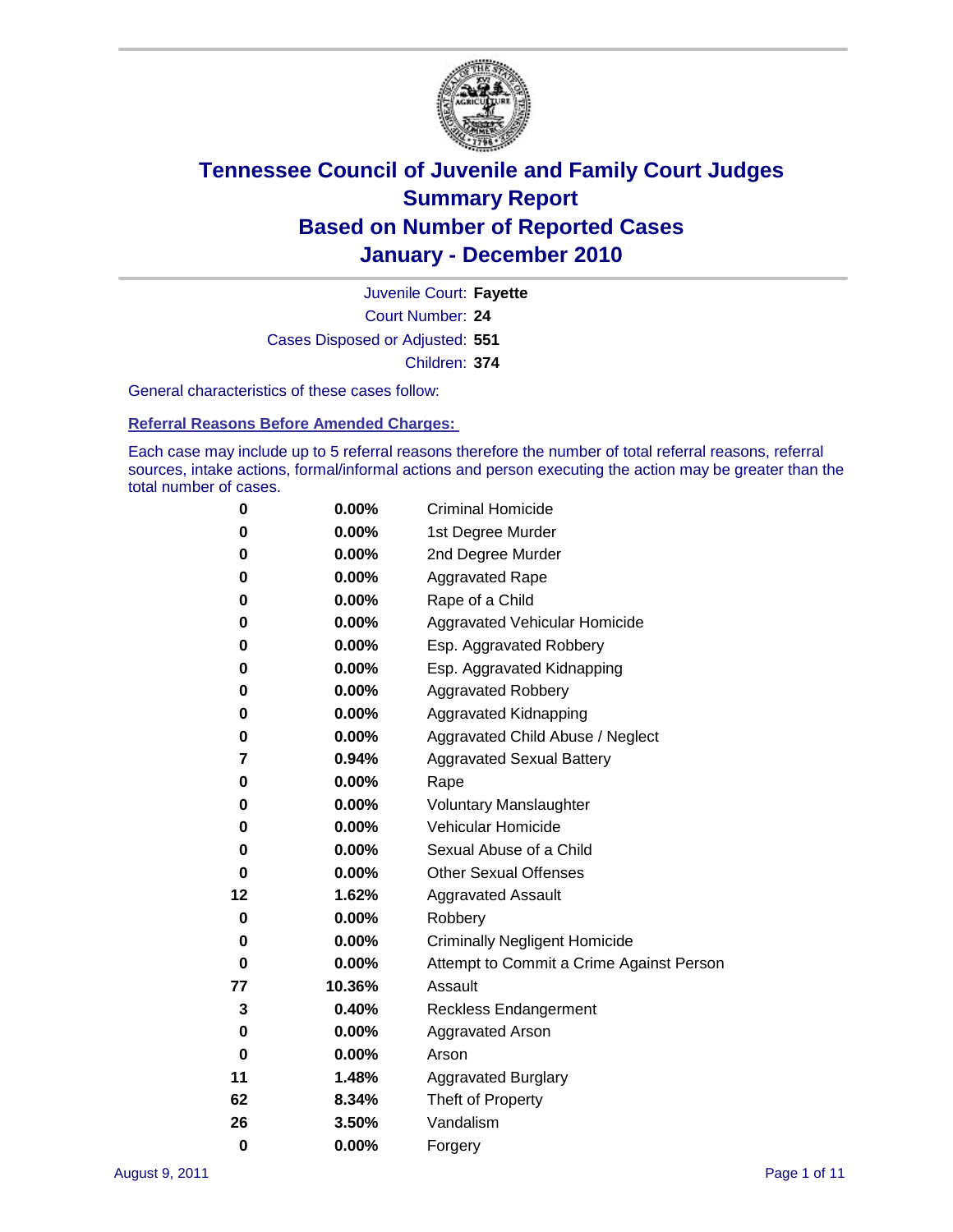

Court Number: **24** Juvenile Court: **Fayette** Cases Disposed or Adjusted: **551** Children: **374**

#### **Referral Reasons Before Amended Charges:**

Each case may include up to 5 referral reasons therefore the number of total referral reasons, referral sources, intake actions, formal/informal actions and person executing the action may be greater than the total number of cases.

| 0            | 0.00% | <b>Worthless Checks</b>                                     |
|--------------|-------|-------------------------------------------------------------|
| $\mathbf{2}$ | 0.27% | Illegal Possession / Fraudulent Use of Credit / Debit Cards |
| 13           | 1.75% | <b>Burglary</b>                                             |
| 0            | 0.00% | Unauthorized Use of a Vehicle                               |
| 0            | 0.00% | <b>Cruelty to Animals</b>                                   |
| 0            | 0.00% | Sale of Controlled Substances                               |
| 11           | 1.48% | <b>Other Drug Offenses</b>                                  |
| 24           | 3.23% | Possession of Controlled Substances                         |
| 0            | 0.00% | <b>Criminal Attempt</b>                                     |
| 7            | 0.94% | Carrying Weapons on School Property                         |
| 5            | 0.67% | Unlawful Carrying / Possession of a Weapon                  |
| 7            | 0.94% | <b>Evading Arrest</b>                                       |
| 0            | 0.00% | Escape                                                      |
| 1            | 0.13% | Driving Under Influence (DUI)                               |
| 7            | 0.94% | Possession / Consumption of Alcohol                         |
| 1            | 0.13% | Resisting Stop, Frisk, Halt, Arrest or Search               |
| 0            | 0.00% | <b>Aggravated Criminal Trespass</b>                         |
| 7            | 0.94% | Harassment                                                  |
| 0            | 0.00% | Failure to Appear                                           |
| 2            | 0.27% | Filing a False Police Report                                |
| 0            | 0.00% | Criminal Impersonation                                      |
| 29           | 3.90% | <b>Disorderly Conduct</b>                                   |
| 15           | 2.02% | <b>Criminal Trespass</b>                                    |
| 5            | 0.67% | <b>Public Intoxication</b>                                  |
| 0            | 0.00% | Gambling                                                    |
| 52           | 7.00% | <b>Traffic</b>                                              |
| 0            | 0.00% | <b>Local Ordinances</b>                                     |
| 2            | 0.27% | Violation of Wildlife Regulations                           |
| 2            | 0.27% | Contempt of Court                                           |
| 1            | 0.13% | Violation of Probation                                      |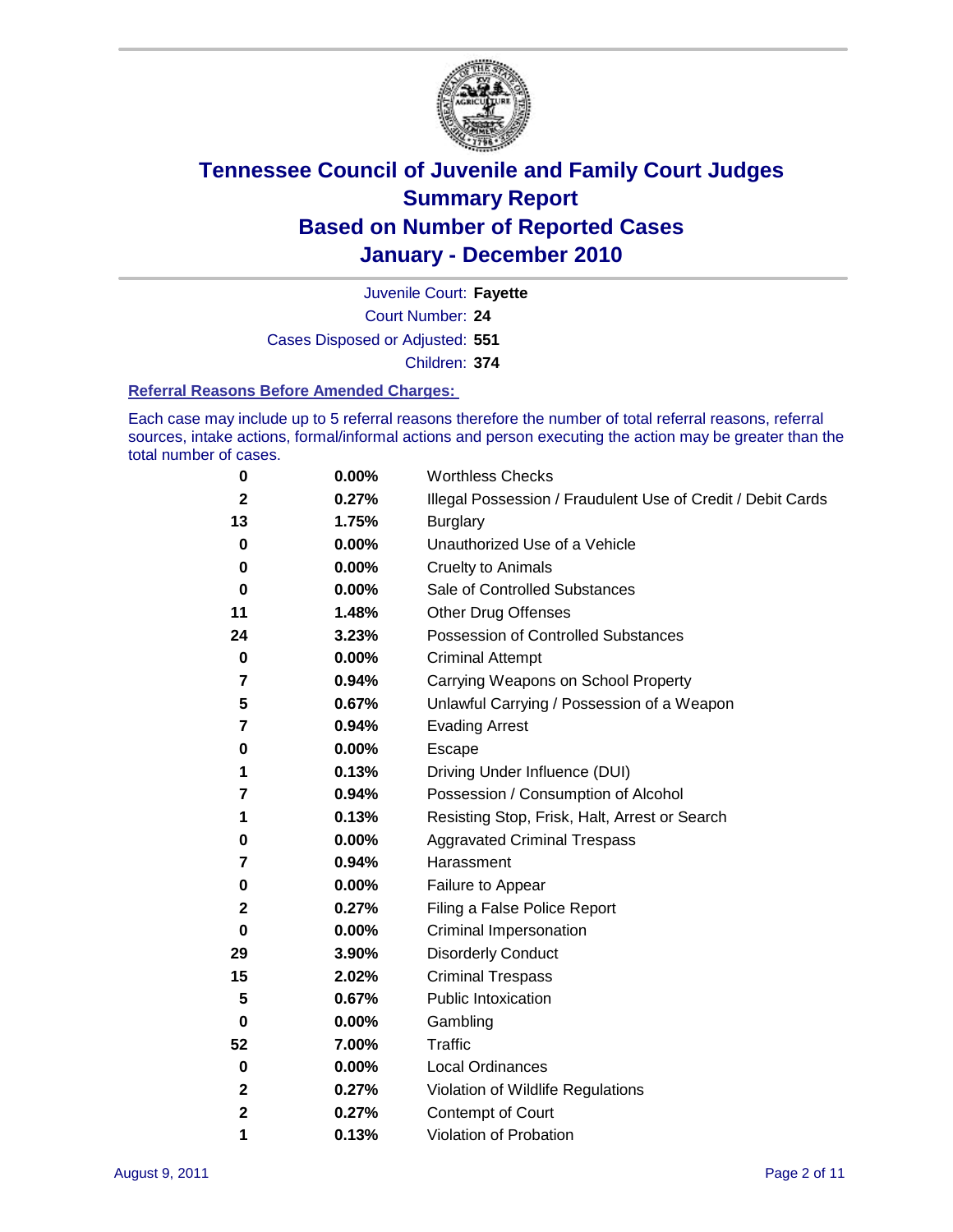

Court Number: **24** Juvenile Court: **Fayette** Cases Disposed or Adjusted: **551** Children: **374**

#### **Referral Reasons Before Amended Charges:**

Each case may include up to 5 referral reasons therefore the number of total referral reasons, referral sources, intake actions, formal/informal actions and person executing the action may be greater than the total number of cases.

| 743      | 100.00%         | <b>Total Referrals</b>                   |
|----------|-----------------|------------------------------------------|
| 3        | 0.40%           | Other                                    |
| 0        | 0.00%           | <b>Consent to Marry</b>                  |
| 0        | 0.00%           | <b>Request for Medical Treatment</b>     |
| 11       | 1.48%           | Child Support                            |
| 5        | 0.67%           | Paternity / Legitimation                 |
| 18       | 2.42%           | Visitation                               |
| 79       | 10.63%          | Custody                                  |
| 0        | $0.00\%$        | <b>Foster Care Review</b>                |
| 0        | 0.00%           | <b>Administrative Review</b>             |
| 6        | 0.81%           | <b>Judicial Review</b>                   |
| 0        | 0.00%           | Violation of Informal Adjustment         |
| 0        | 0.00%           | <b>Violation of Pretrial Diversion</b>   |
| 0        | 0.00%           | <b>Termination of Parental Rights</b>    |
| 57       | 7.67%           | Dependency / Neglect                     |
| $\bf{0}$ | 0.00%           | <b>Physically Abused Child</b>           |
| 0        | 0.00%           | Sexually Abused Child                    |
| 0        | 0.00%           | Violation of Curfew                      |
| 0        | 0.00%           | Violation of a Valid Court Order         |
| 26       | 3.50%           | Possession of Tobacco Products           |
| $\bf{0}$ | 0.00%           | In-State Runaway<br>Out-of-State Runaway |
| 78<br>13 | 10.50%<br>1.75% | Truancy                                  |
| 55       | 7.40%           | Unruly Behavior                          |
| 1        | 0.13%           | Violation of Aftercare                   |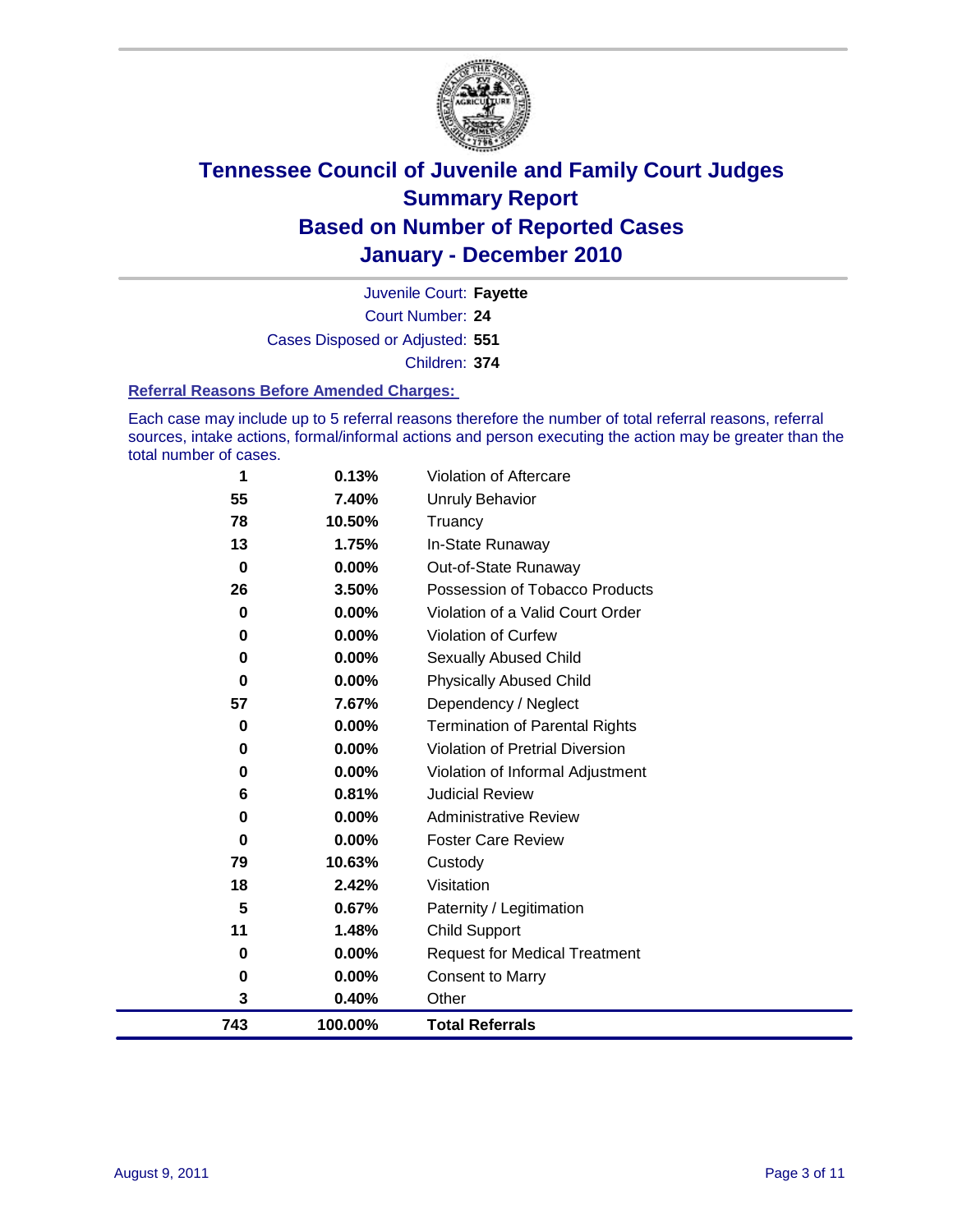

|                            | Juvenile Court: Fayette         |                                   |  |  |
|----------------------------|---------------------------------|-----------------------------------|--|--|
| Court Number: 24           |                                 |                                   |  |  |
|                            | Cases Disposed or Adjusted: 551 |                                   |  |  |
|                            |                                 | Children: 374                     |  |  |
| <b>Referral Sources: 1</b> |                                 |                                   |  |  |
| 377                        | 50.74%                          | <b>Law Enforcement</b>            |  |  |
| 130                        | 17.50%                          | Parents                           |  |  |
| 32                         | 4.31%                           | <b>Relatives</b>                  |  |  |
| $\bf{0}$                   | 0.00%                           | Self                              |  |  |
| 112                        | 15.07%                          | School                            |  |  |
| 0                          | 0.00%                           | <b>CSA</b>                        |  |  |
| 59                         | 7.94%                           | <b>DCS</b>                        |  |  |
| 0                          | 0.00%                           | Other State Department            |  |  |
| 0                          | 0.00%                           | <b>District Attorney's Office</b> |  |  |
| 12                         | 1.62%                           | <b>Court Staff</b>                |  |  |
| 1                          | 0.13%                           | Social Agency                     |  |  |
| 0                          | 0.00%                           | <b>Other Court</b>                |  |  |
| 17                         | 2.29%                           | Victim                            |  |  |
| 3                          | 0.40%                           | Child & Parent                    |  |  |
| 0                          | 0.00%                           | Hospital                          |  |  |
| 0                          | 0.00%                           | Unknown                           |  |  |
| 0                          | 0.00%                           | Other                             |  |  |
| 743                        | 100.00%                         | <b>Total Referral Sources</b>     |  |  |

### **Age of Child at Referral: 2**

| 374 | 100.00%  | <b>Total Child Count</b> |
|-----|----------|--------------------------|
| 0   | 0.00%    | <b>Unknown</b>           |
| 0   | $0.00\%$ | Ages 19 and Over         |
| 77  | 20.59%   | Ages 17 through 18       |
| 100 | 26.74%   | Ages 15 through 16       |
| 61  | 16.31%   | Ages 13 through 14       |
| 23  | 6.15%    | Ages 11 through 12       |
| 113 | 30.21%   | Ages 10 and Under        |
|     |          |                          |

<sup>1</sup> If different than number of Referral Reasons (743), verify accuracy of your court's data.

<sup>2</sup> One child could be counted in multiple categories, verify accuracy of your court's data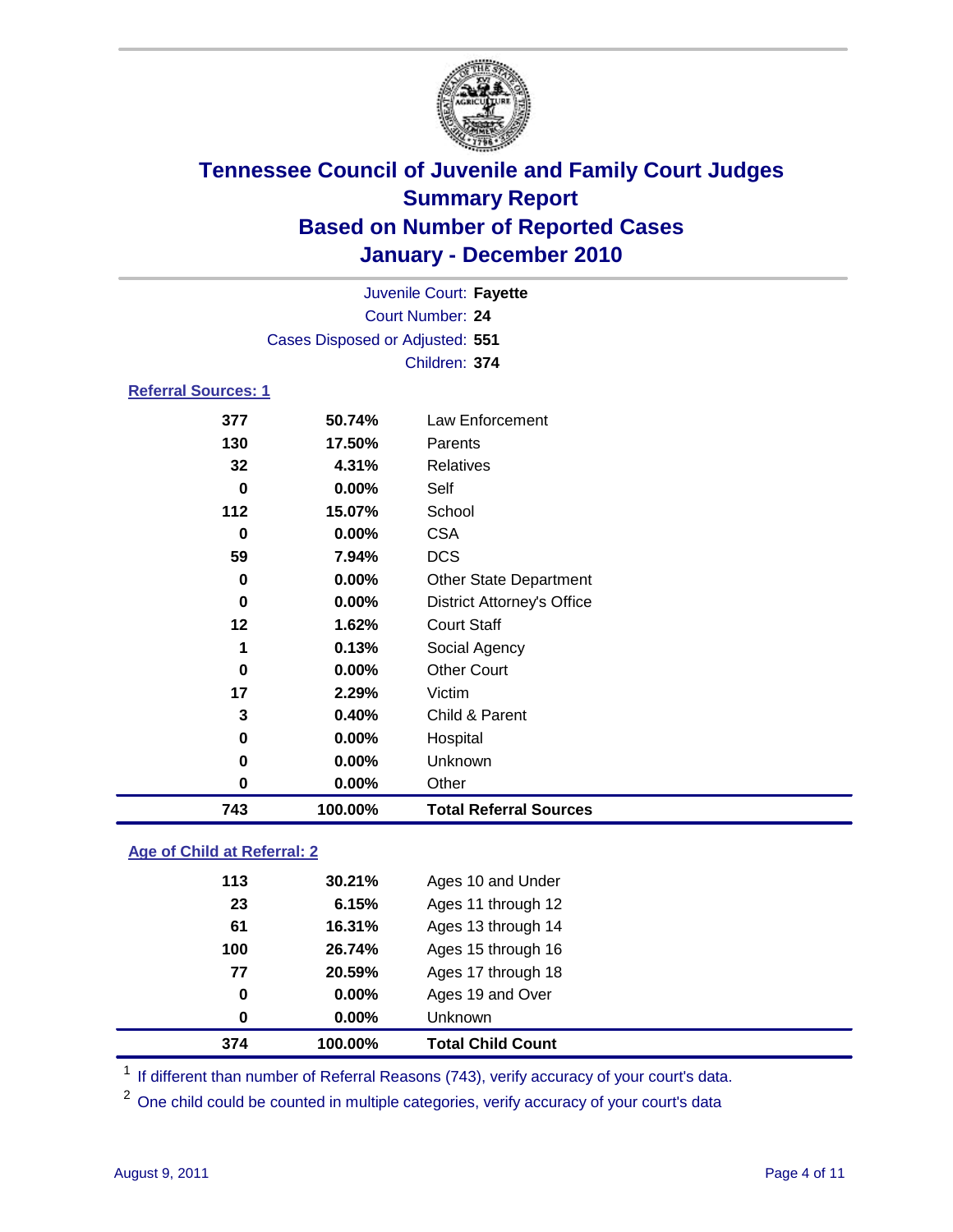

| Juvenile Court: Fayette                 |                                 |                          |  |
|-----------------------------------------|---------------------------------|--------------------------|--|
|                                         | Court Number: 24                |                          |  |
|                                         | Cases Disposed or Adjusted: 551 |                          |  |
|                                         |                                 | Children: 374            |  |
| Sex of Child: 1                         |                                 |                          |  |
| 222                                     | 59.36%                          | Male                     |  |
| 148                                     | 39.57%                          | Female                   |  |
| 4                                       | 1.07%                           | Unknown                  |  |
| 374                                     | 100.00%                         | <b>Total Child Count</b> |  |
| Race of Child: 1                        |                                 |                          |  |
| 186                                     | 49.73%                          | White                    |  |
| 169                                     | 45.19%                          | African American         |  |
| 3                                       | 0.80%                           | Native American          |  |
| $\mathbf 0$                             | 0.00%                           | Asian                    |  |
| 5                                       | 1.34%                           | Mixed                    |  |
| 11                                      | 2.94%                           | Unknown                  |  |
| 374                                     | 100.00%                         | <b>Total Child Count</b> |  |
| <b>Hispanic Origin: 1</b>               |                                 |                          |  |
| 11                                      | 2.94%                           | Yes                      |  |
| 352                                     | 94.12%                          | No                       |  |
| 11                                      | 2.94%                           | Unknown                  |  |
| 374                                     | 100.00%                         | <b>Total Child Count</b> |  |
| <b>School Enrollment of Children: 1</b> |                                 |                          |  |
| 288                                     | 77.01%                          | Yes                      |  |
| 73                                      | 19.52%                          | No                       |  |
| 13                                      | 3.48%                           | Unknown                  |  |
| 374                                     | 100.00%                         | <b>Total Child Count</b> |  |

One child could be counted in multiple categories, verify accuracy of your court's data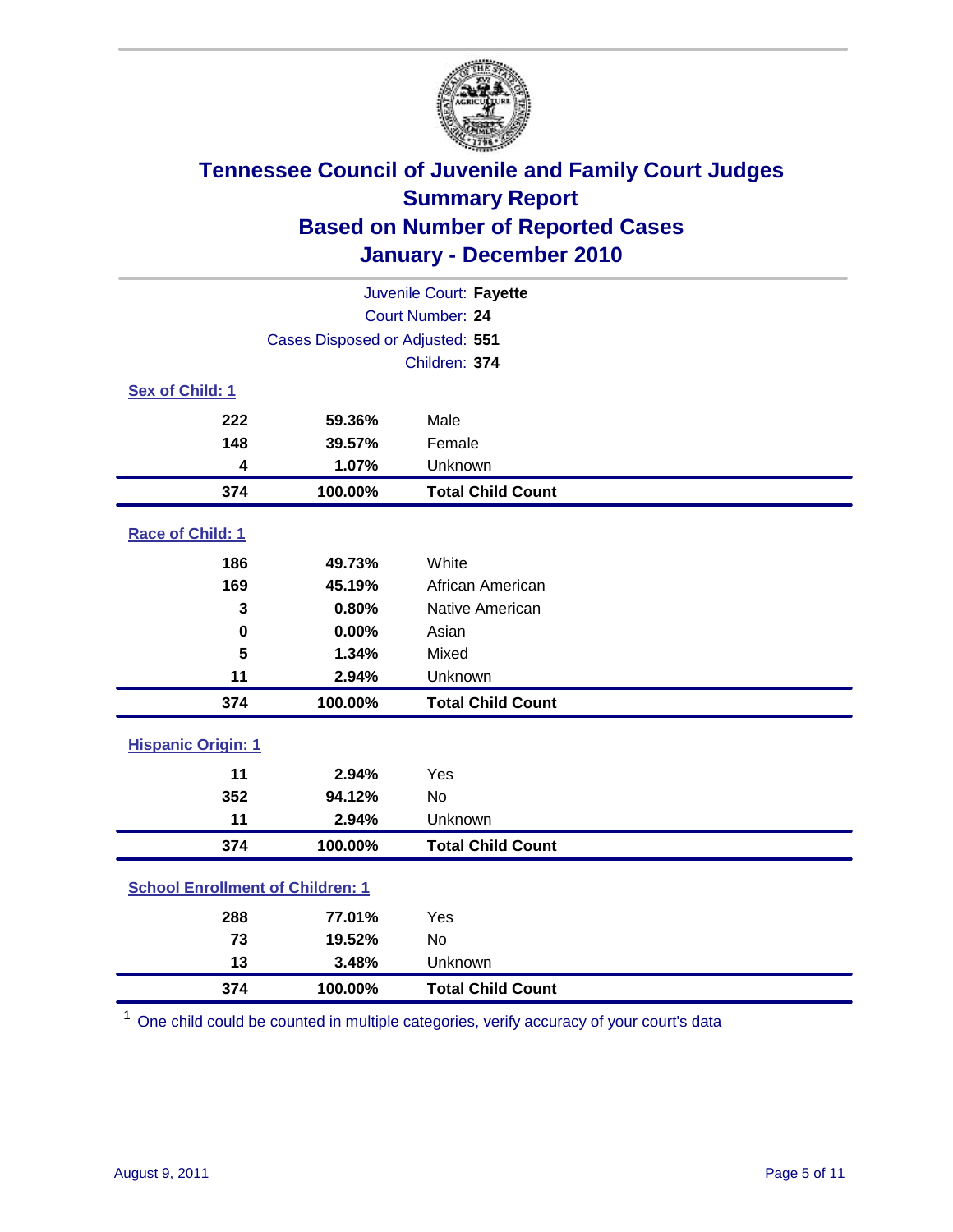

Court Number: **24** Juvenile Court: **Fayette** Cases Disposed or Adjusted: **551** Children: **374**

### **Living Arrangement of Child at Time of Referral: 1**

| 374          | 100.00%  | <b>Total Child Count</b>     |
|--------------|----------|------------------------------|
| 2            | 0.53%    | Other                        |
| $\mathbf{2}$ | 0.53%    | Unknown                      |
| 0            | $0.00\%$ | Independent                  |
| 2            | 0.53%    | In an Institution            |
| 3            | $0.80\%$ | In a Residential Center      |
| 0            | 0.00%    | In a Group Home              |
| 10           | 2.67%    | With Foster Family           |
| 1            | 0.27%    | With Adoptive Parents        |
| 69           | 18.45%   | <b>With Relatives</b>        |
| 41           | 10.96%   | With Father                  |
| 173          | 46.26%   | With Mother                  |
| 3            | 0.80%    | With Mother and Stepfather   |
| 2            | 0.53%    | With Father and Stepmother   |
| 66           | 17.65%   | With Both Biological Parents |
|              |          |                              |

#### **Type of Detention: 2**

| 551          | 100.00%  | <b>Total Detention Count</b> |  |
|--------------|----------|------------------------------|--|
| 0            | 0.00%    | Other                        |  |
| 539          | 97.82%   | Does Not Apply               |  |
| 0            | $0.00\%$ | Unknown                      |  |
| $\mathbf{2}$ | $0.36\%$ | Psychiatric Hospital         |  |
| 0            | 0.00%    | Jail - No Separation         |  |
| 0            | $0.00\%$ | Jail - Partial Separation    |  |
| 1            | 0.18%    | Jail - Complete Separation   |  |
| 9            | 1.63%    | Juvenile Detention Facility  |  |
| 0            | $0.00\%$ | Non-Secure Placement         |  |
|              |          |                              |  |

<sup>1</sup> One child could be counted in multiple categories, verify accuracy of your court's data

<sup>2</sup> If different than number of Cases (551) verify accuracy of your court's data.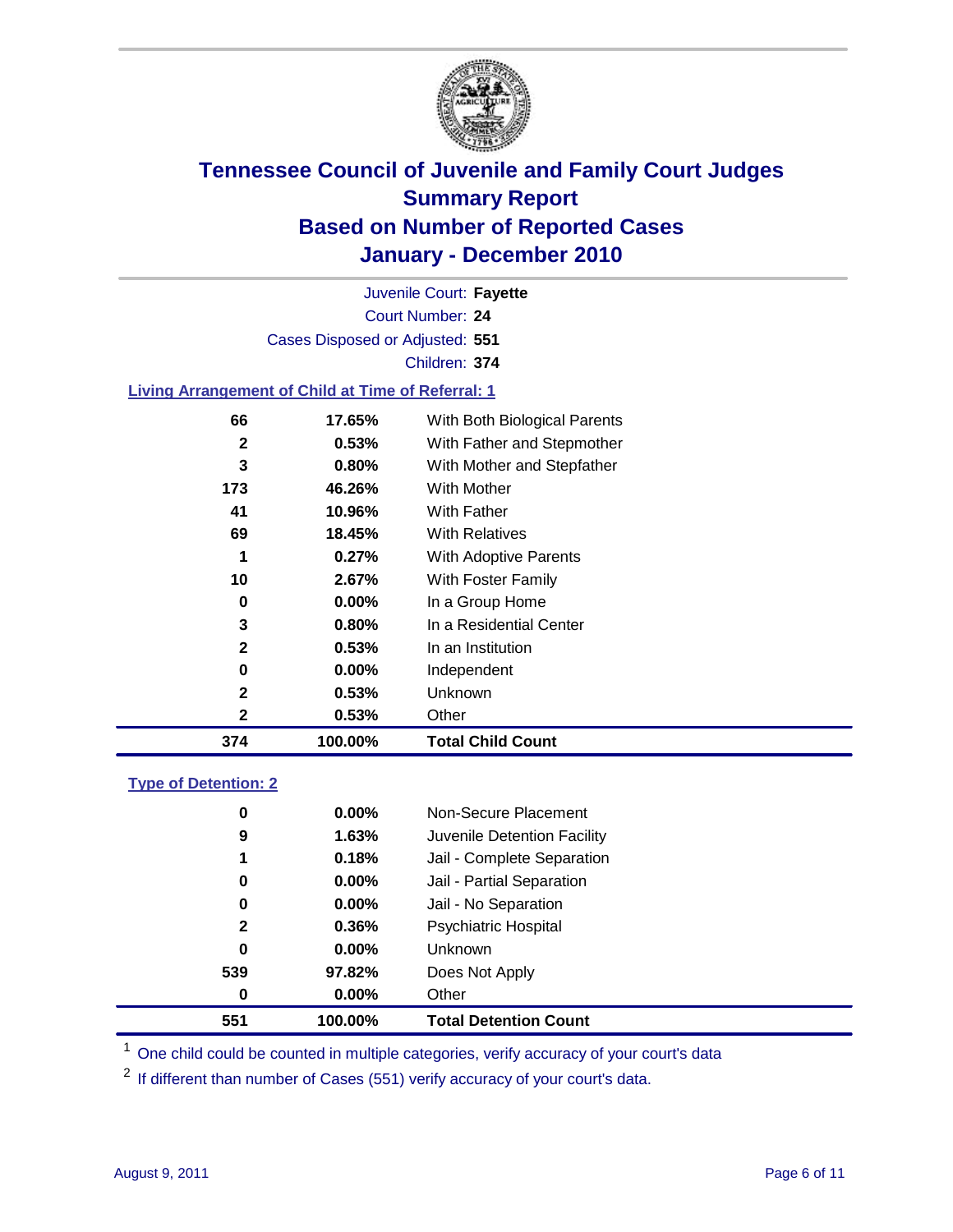

|                                                    | Juvenile Court: Fayette         |                                      |  |  |  |
|----------------------------------------------------|---------------------------------|--------------------------------------|--|--|--|
|                                                    | Court Number: 24                |                                      |  |  |  |
|                                                    | Cases Disposed or Adjusted: 551 |                                      |  |  |  |
|                                                    |                                 | Children: 374                        |  |  |  |
| <b>Placement After Secure Detention Hearing: 1</b> |                                 |                                      |  |  |  |
|                                                    | 0.18%                           | Returned to Prior Living Arrangement |  |  |  |
| $\mathbf{2}$                                       | 0.36%                           | Juvenile Detention Facility          |  |  |  |
| $\bf{0}$                                           | 0.00%                           | Jail                                 |  |  |  |
| 0                                                  | 0.00%                           | Shelter / Group Home                 |  |  |  |
| $\mathbf 0$                                        | 0.00%                           | Foster Family Home                   |  |  |  |
| 1                                                  | 0.18%                           | Psychiatric Hospital                 |  |  |  |
|                                                    | 0.18%                           | Unknown                              |  |  |  |
| 543                                                | 98.55%                          | Does Not Apply                       |  |  |  |
| 3                                                  | 0.54%                           | Other                                |  |  |  |
| 551                                                | 100.00%                         | <b>Total Placement Count</b>         |  |  |  |
| <b>Intake Actions: 2</b>                           |                                 |                                      |  |  |  |
|                                                    |                                 |                                      |  |  |  |
| 436                                                | 58.68%                          | <b>Petition Filed</b>                |  |  |  |
| 6                                                  | 0.81%                           | <b>Motion Filed</b>                  |  |  |  |
| $\overline{7}$                                     | 0.94%                           | <b>Citation Processed</b>            |  |  |  |
| 0                                                  | 0.00%                           | Notification of Paternity Processed  |  |  |  |
| 294                                                | 39.57%                          | Scheduling of Judicial Review        |  |  |  |
| 0                                                  | 0.00%                           | Scheduling of Administrative Review  |  |  |  |
| 0                                                  | 0.00%                           | Scheduling of Foster Care Review     |  |  |  |
| $\bf{0}$                                           | 0.00%                           | <b>Unknown</b>                       |  |  |  |
| 0                                                  | 0.00%                           | Does Not Apply                       |  |  |  |
| 0                                                  | 0.00%                           | Other                                |  |  |  |
| 743                                                | 100.00%                         | <b>Total Intake Count</b>            |  |  |  |

<sup>1</sup> If different than number of Cases (551) verify accuracy of your court's data.

<sup>2</sup> If different than number of Referral Reasons (743), verify accuracy of your court's data.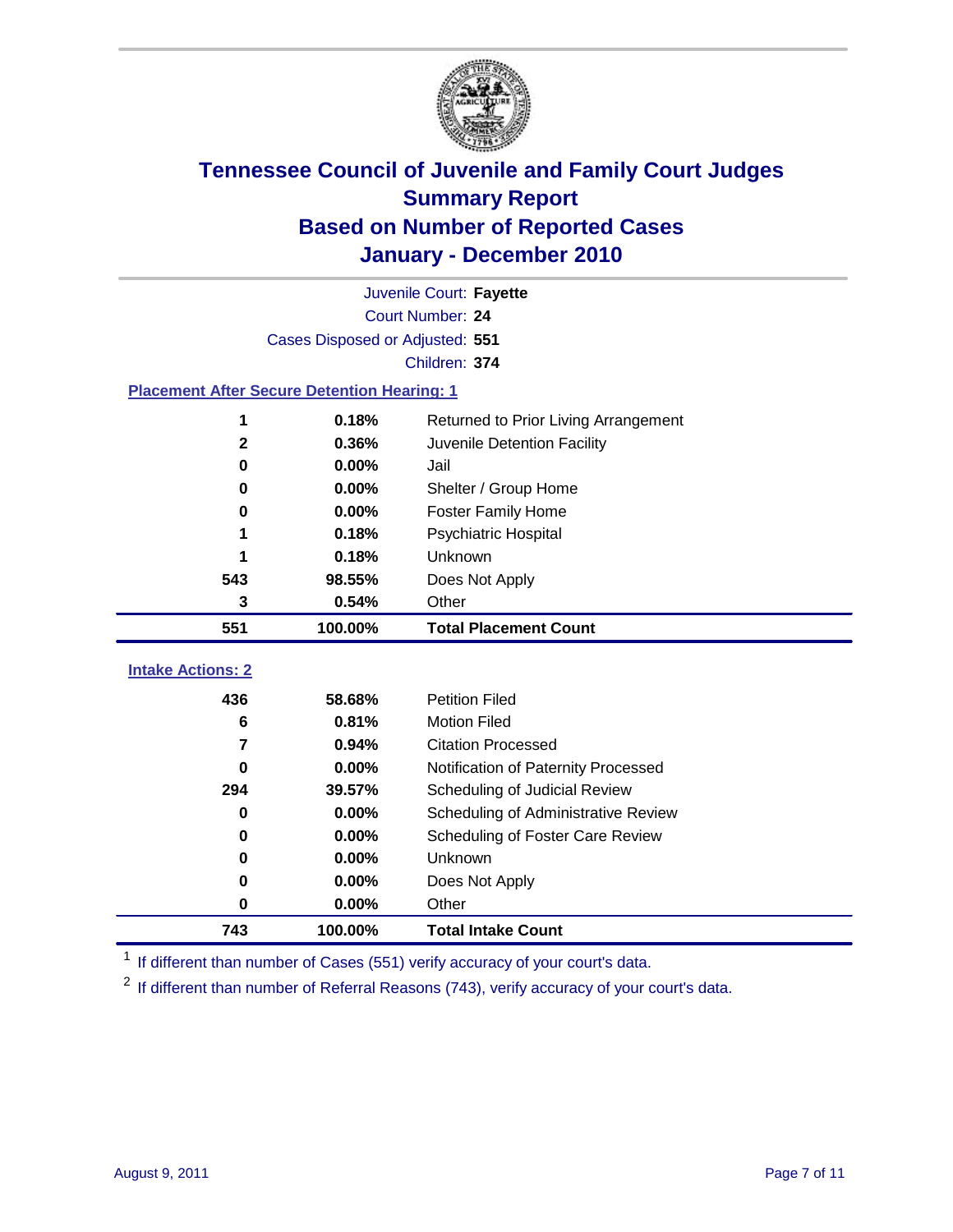

Court Number: **24** Juvenile Court: **Fayette** Cases Disposed or Adjusted: **551** Children: **374**

### **Last Grade Completed by Child: 1**

| 374            | 100.00% | <b>Total Child Count</b>     |
|----------------|---------|------------------------------|
| 0              | 0.00%   | Other                        |
| 52             | 13.90%  | Unknown                      |
| 2              | 0.53%   | <b>Never Attended School</b> |
| 9              | 2.41%   | Graduated                    |
| 0              | 0.00%   | <b>GED</b>                   |
| 0              | 0.00%   | Non-Graded Special Ed        |
| 1              | 0.27%   | 12th Grade                   |
| 31             | 8.29%   | 11th Grade                   |
| 48             | 12.83%  | 10th Grade                   |
| 40             | 10.70%  | 9th Grade                    |
| 36             | 9.63%   | 8th Grade                    |
| 35             | 9.36%   | 7th Grade                    |
| 11             | 2.94%   | 6th Grade                    |
| 7              | 1.87%   | 5th Grade                    |
| 8              | 2.14%   | 4th Grade                    |
| 10             | 2.67%   | 3rd Grade                    |
| 7              | 1.87%   | 2nd Grade                    |
| 12             | 3.21%   | 1st Grade                    |
| 8              | 2.14%   | Kindergarten                 |
| $6\phantom{1}$ | 1.60%   | Preschool                    |
| 51             | 13.64%  | Too Young for School         |

### **Enrolled in Special Education: 1**

| 25  | 6.68%   | Yes                      |
|-----|---------|--------------------------|
| 264 | 70.59%  | No                       |
| 85  | 22.73%  | Unknown                  |
| 374 | 100.00% | <b>Total Child Count</b> |

One child could be counted in multiple categories, verify accuracy of your court's data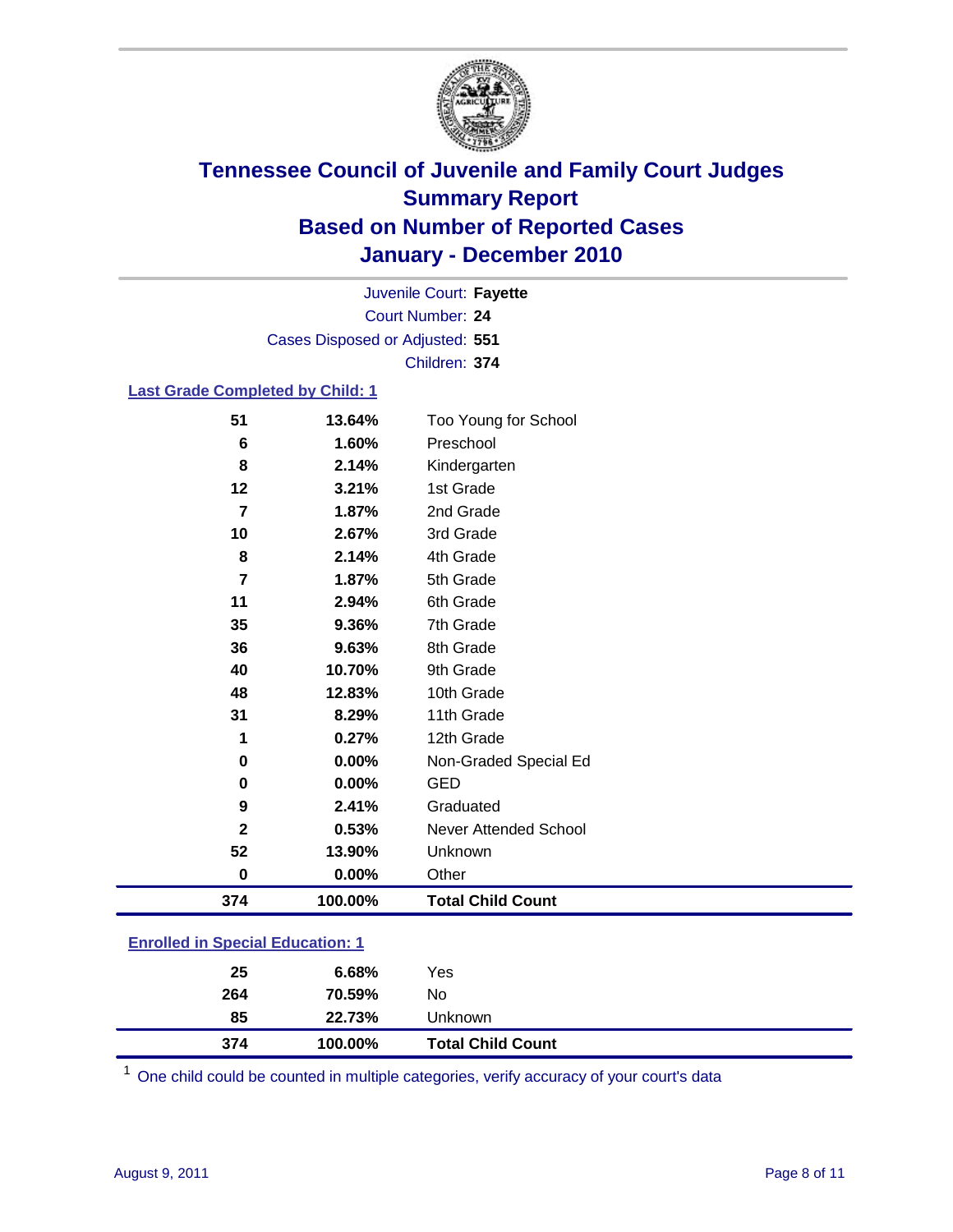

|     |                                 | Juvenile Court: Fayette   |  |  |  |
|-----|---------------------------------|---------------------------|--|--|--|
|     |                                 | Court Number: 24          |  |  |  |
|     | Cases Disposed or Adjusted: 551 |                           |  |  |  |
|     |                                 | Children: 374             |  |  |  |
|     | <b>Action Executed By: 1</b>    |                           |  |  |  |
| 743 | 100.00%                         | Judge                     |  |  |  |
| 0   | $0.00\%$                        | Magistrate                |  |  |  |
| 0   | $0.00\%$                        | <b>YSO</b>                |  |  |  |
| 0   | 0.00%                           | Other                     |  |  |  |
| 0   | 0.00%                           | Unknown                   |  |  |  |
| 743 | 100.00%                         | <b>Total Action Count</b> |  |  |  |

### **Formal / Informal Actions: 1**

| 259 | 34.86%   | Dismissed                                        |
|-----|----------|--------------------------------------------------|
| 0   | $0.00\%$ | Retired / Nolle Prosequi                         |
| 34  | 4.58%    | <b>Complaint Substantiated Delinquent</b>        |
| 6   | 0.81%    | <b>Complaint Substantiated Status Offender</b>   |
| 25  | 3.36%    | <b>Complaint Substantiated Dependent/Neglect</b> |
| 0   | 0.00%    | <b>Complaint Substantiated Abused</b>            |
| 1   | 0.13%    | <b>Complaint Substantiated Mentally III</b>      |
| 0   | $0.00\%$ | Informal Adjustment                              |
| 0   | $0.00\%$ | <b>Pretrial Diversion</b>                        |
| 5   | 0.67%    | <b>Transfer to Adult Court Hearing</b>           |
| 0   | $0.00\%$ | Charges Cleared by Transfer to Adult Court       |
| 109 | 14.67%   | Special Proceeding                               |
| 3   | 0.40%    | <b>Review Concluded</b>                          |
| 301 | 40.51%   | Case Held Open                                   |
| 0   | $0.00\%$ | Other                                            |
| 0   | $0.00\%$ | <b>Unknown</b>                                   |
| 743 | 100.00%  | <b>Total Action Count</b>                        |

<sup>1</sup> If different than number of Referral Reasons (743), verify accuracy of your court's data.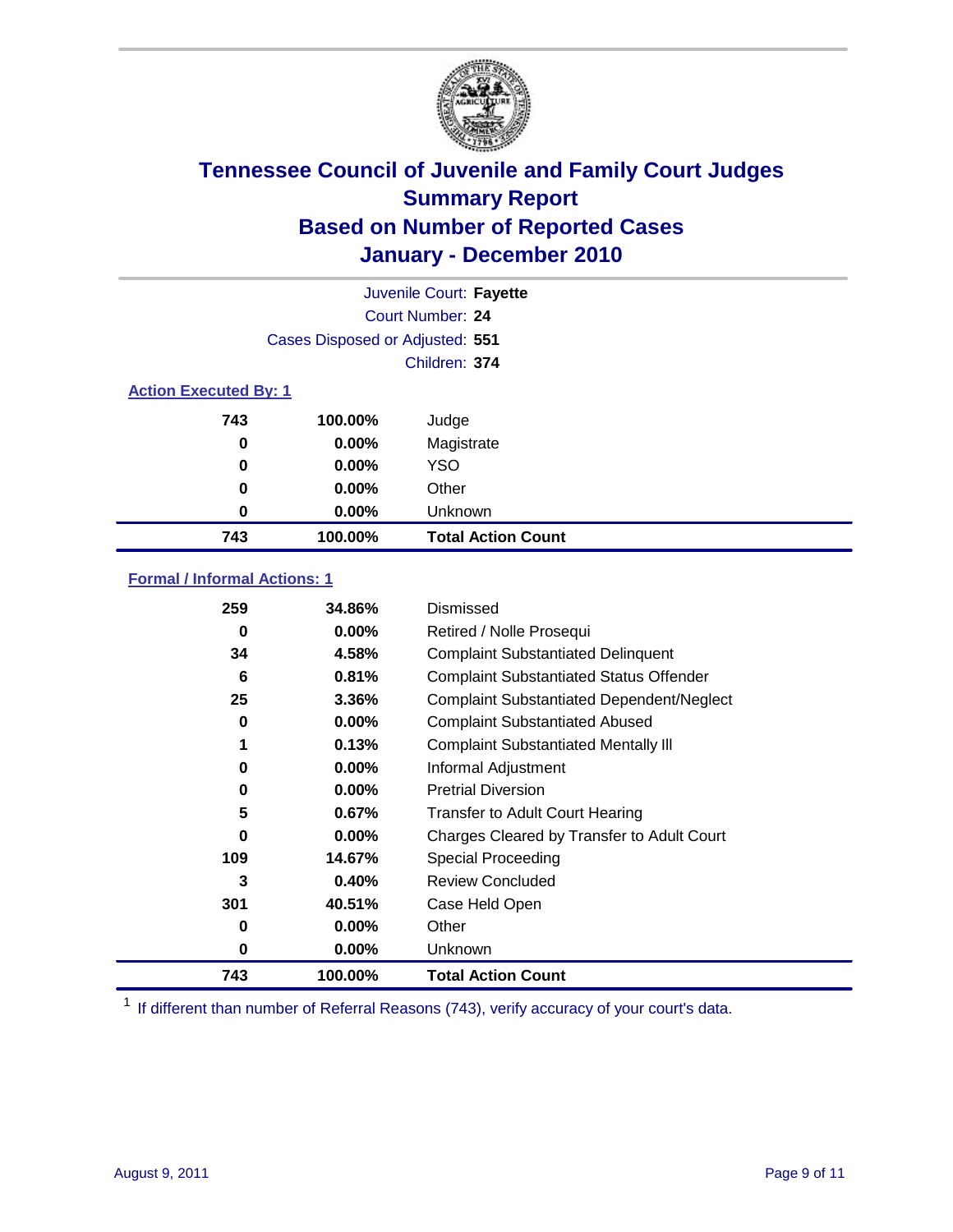

|                       |                                 | Juvenile Court: Fayette                               |
|-----------------------|---------------------------------|-------------------------------------------------------|
|                       |                                 | <b>Court Number: 24</b>                               |
|                       | Cases Disposed or Adjusted: 551 |                                                       |
|                       |                                 | Children: 374                                         |
| <b>Case Outcomes:</b> |                                 | There can be multiple outcomes for one child or case. |
| 183                   | 19.57%                          | <b>Case Dismissed</b>                                 |
| 0                     | 0.00%                           | Case Retired or Nolle Prosequi                        |
| 0                     | 0.00%                           | Warned / Counseled                                    |
| 259                   | 27.70%                          | Held Open For Review                                  |
| 17                    | 1.82%                           | Supervision / Probation to Juvenile Court             |
| 0                     | 0.00%                           | <b>Probation to Parents</b>                           |
| 17                    | 1.82%                           | Referral to Another Entity for Supervision / Service  |
| 5                     | 0.53%                           | Referred for Mental Health Counseling                 |
| 8                     | 0.86%                           | Referred for Alcohol and Drug Counseling              |
| 0                     | 0.00%                           | <b>Referred to Alternative School</b>                 |
| 0                     | 0.00%                           | Referred to Private Child Agency                      |
| 0                     | 0.00%                           | Referred to Defensive Driving School                  |
| 0                     | 0.00%                           | Referred to Alcohol Safety School                     |
| 25                    | 2.67%                           | Referred to Juvenile Court Education-Based Program    |
| 1                     | 0.11%                           | Driver's License Held Informally                      |
| 0                     | 0.00%                           | <b>Voluntary Placement with DMHMR</b>                 |
| 1                     | 0.11%                           | <b>Private Mental Health Placement</b>                |
| 0                     | 0.00%                           | <b>Private MR Placement</b>                           |
| 1                     | 0.11%                           | Placement with City/County Agency/Facility            |
| 0                     | 0.00%                           | Placement with Relative / Other Individual            |
| $\mathbf{2}$          | 0.21%                           | Fine                                                  |
| 54                    | 5.78%                           | <b>Public Service</b>                                 |
| 14                    | 1.50%                           | Restitution                                           |
| 0                     | 0.00%                           | <b>Runaway Returned</b>                               |
| 74                    | 7.91%                           | No Contact Order                                      |
| $\pmb{0}$             | 0.00%                           | Injunction Other than No Contact Order                |
| 14                    | 1.50%                           | <b>House Arrest</b>                                   |
| 11                    | 1.18%                           | <b>Court Defined Curfew</b>                           |
| 0                     | 0.00%                           | Dismissed from Informal Adjustment                    |
| 0                     | $0.00\%$                        | <b>Dismissed from Pretrial Diversion</b>              |
| 0                     | 0.00%                           | Released from Probation                               |
| 0                     | 0.00%                           | <b>Transferred to Adult Court</b>                     |
| 0                     | 0.00%                           | <b>DMHMR Involuntary Commitment</b>                   |